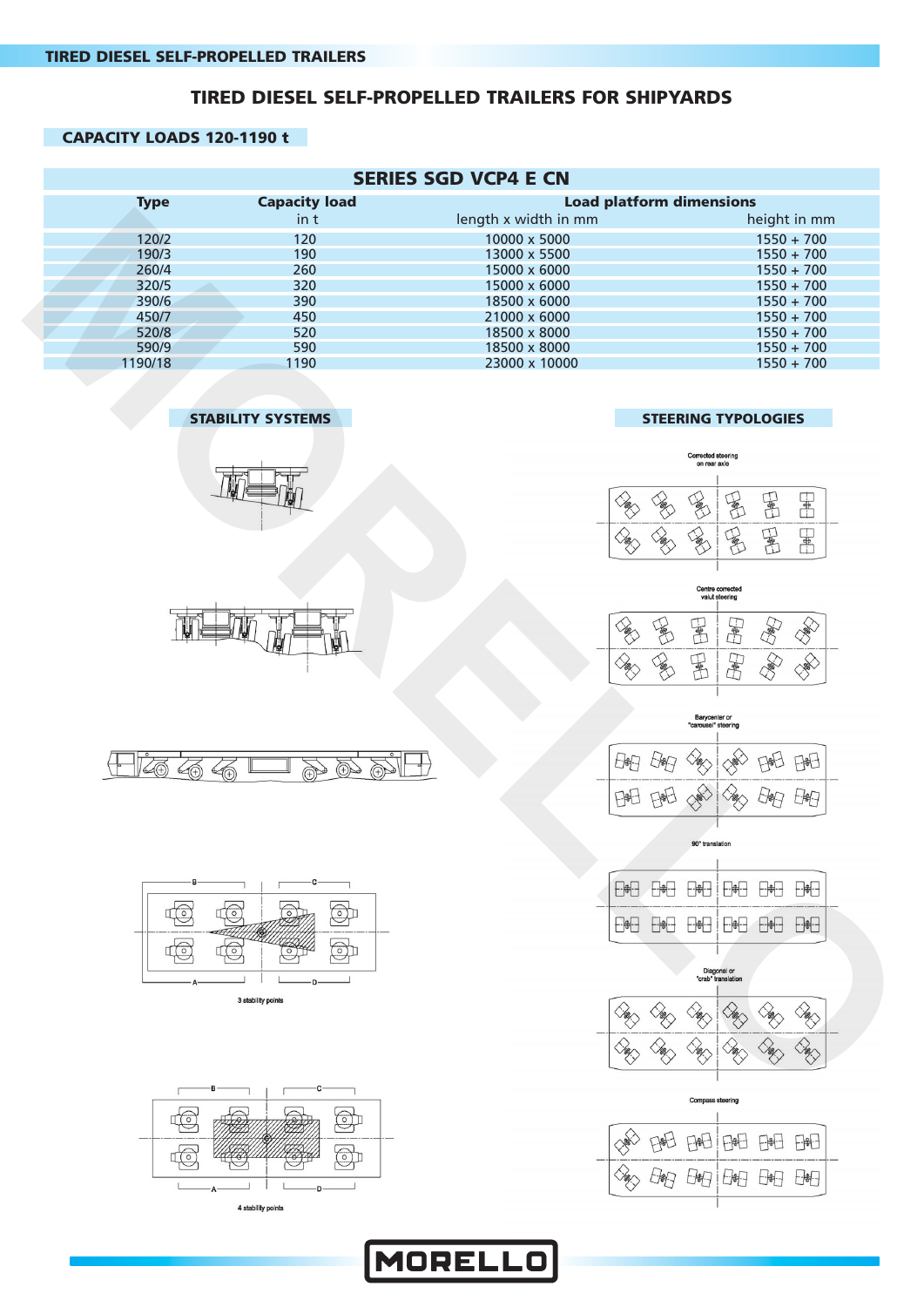#### **TIRED DIESEL SELF-PROPELLED TRAILERS FOR IRON INDUSTRIES**

#### **CAPACITY LOADS 35-174 t**

|                     |                           | <b>SERIES SGD VCP4 E IS</b>                                    |                              |
|---------------------|---------------------------|----------------------------------------------------------------|------------------------------|
| <b>Type</b>         | <b>Capacity load</b>      | <b>Load platform dimensions</b>                                |                              |
|                     | $\mathsf{in}\ \mathsf{t}$ | length x width in mm                                           | height in mm                 |
| 55/3 CE             | 55                        | 6000 x 2700                                                    | $1100 + 600$                 |
| 75/4 CE             | 75                        | 7000 x 2700                                                    | $1100 + 600$                 |
| 95/5 CE             | 95                        | 8000 x 2700                                                    | $1100 + 600$                 |
| 115/6 CE            | 115                       | 9000 x 2700                                                    | $1100 + 600$                 |
| 111/6 CE            | 111                       | 12500 x 2700                                                   | $1100 + 600$                 |
| 135/7 CE            | 135                       | 10000 x 2700                                                   | $1100 + 600$                 |
| 155/8 CE            | 155                       |                                                                | $1100 + 600$                 |
| 174/9 CE            | 174                       | 11000 x 2700<br>12500 x 2700                                   | $1100 + 600$                 |
|                     |                           |                                                                |                              |
|                     |                           | <b>SERIES SGD VCP4 E IS</b>                                    |                              |
| <b>Type</b>         | <b>Capacity load</b>      | <b>Load platform dimensions</b>                                |                              |
|                     | in t                      | length x width in mm                                           | height in mm                 |
| 35/2 CI             | 35                        | 7000 x 2700                                                    | $1200 + 600$                 |
|                     | 55                        |                                                                |                              |
| 55/3 CI             |                           | 9000 x 2700                                                    | $1200 + 600$                 |
| 75/4 CI             | 75                        | 10500 x 2700                                                   | $1200 + 600$                 |
| 95/5 CI<br>115/6 CI | 95<br>115                 | 12500 x 2700<br>14000 x 2700                                   | $1200 + 600$<br>$1200 + 600$ |
|                     |                           |                                                                |                              |
| <b>Type</b>         | <b>Capacity load</b>      | <b>SERIES SGD VCP4 E IS</b><br><b>Load platform dimensions</b> |                              |
|                     | $in$ t                    | length x width in mm                                           | height in mm                 |
| 111/6 2Cl           | 111                       | 15500 x 2700                                                   | $1200 + 600$                 |
| 135/7 2CI           | 135                       | 17000 x 2700                                                   | $1200 + 600$                 |
| 155/8 2Cl           | 155                       | 18500 x 2700                                                   | $1200 + 600$                 |



#### **SERIES SGD VCP4 E IS**

| <b>Type</b> | <b>Capacity load</b> |                      | <b>Load platform dimensions</b> |  |  |
|-------------|----------------------|----------------------|---------------------------------|--|--|
|             | $\int$ in t          | length x width in mm | height in mm                    |  |  |
| 35/2 CI     | 35                   | 7000 x 2700          | $1200 + 600$                    |  |  |
| 55/3 CI     | 55                   | $9000 \times 2700$   | $1200 + 600$                    |  |  |
| 75/4 CL     | 75                   | 10500 x 2700         | $1200 + 600$                    |  |  |
| 95/5 CI     | 95                   | 12500 x 2700         | $1200 + 600$                    |  |  |
| 115/6 CI    | 115                  | 14000 x 2700         | $1200 + 600$                    |  |  |



#### **SERIES SGD VCP4 E IS**

| <b>Type</b> | <b>Capacity load</b> | <b>Load platform dimensions</b> |              |
|-------------|----------------------|---------------------------------|--------------|
|             | in t                 | length x width in mm            | height in mm |
| 111/6 2CL   | 111                  | 15500 x 2700                    | $1200 + 600$ |
| 135/7 2CL   | 135                  | 17000 x 2700                    | $1200 + 600$ |
| 155/8 2CL   | 155                  | 18500 x 2700                    | $1200 + 600$ |
| 174/9 2CL   | 174                  | 20000 x 2700                    | $1200 + 600$ |

![](_page_1_Picture_10.jpeg)

![](_page_1_Picture_11.jpeg)